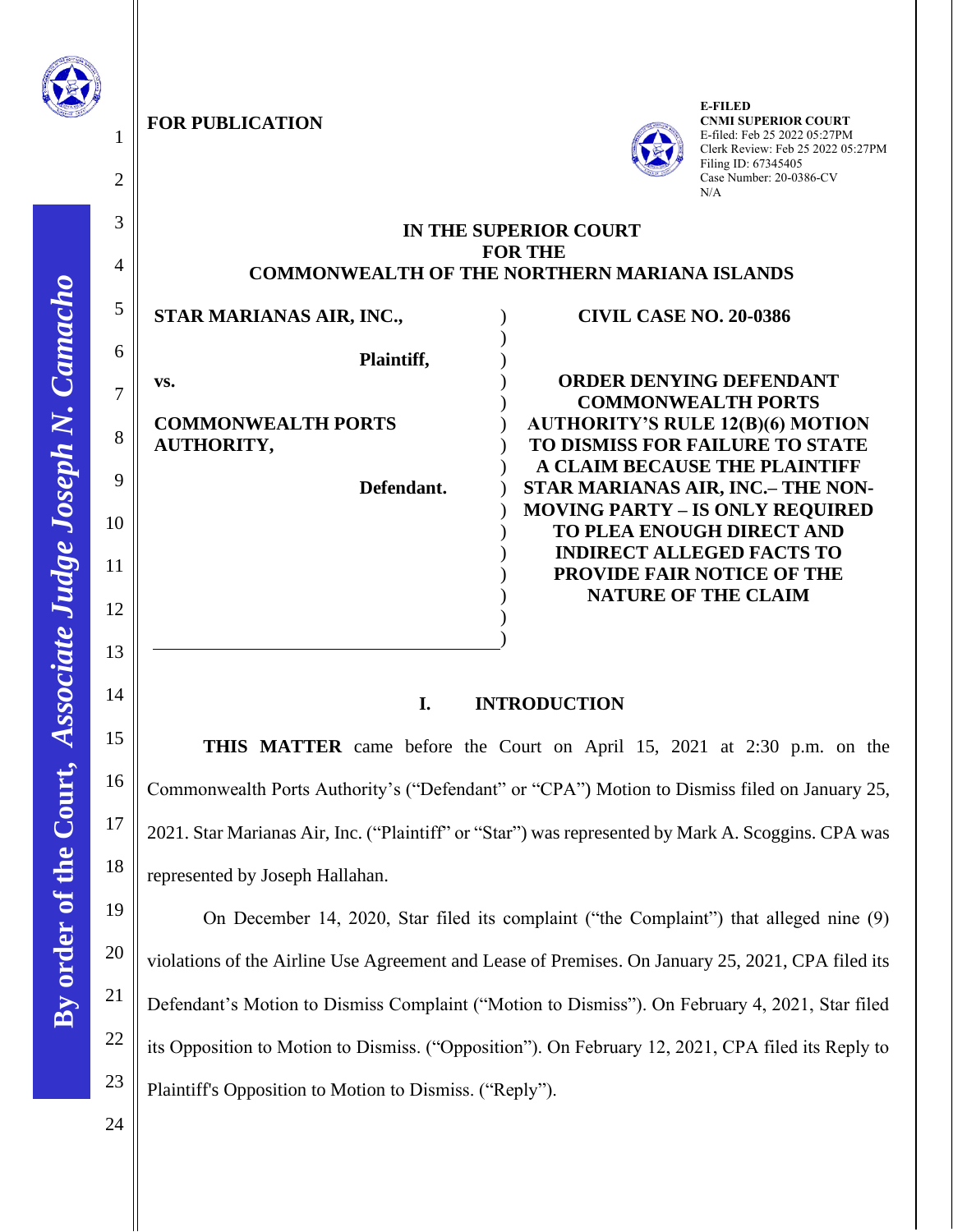| $\mathbf{1}$   | Based on a careful review of the filings and applicable law, and the arguments of counsel,     |  |  |
|----------------|------------------------------------------------------------------------------------------------|--|--|
| $\overline{2}$ | the Court issues the following Order.                                                          |  |  |
| 3              | II.<br><b>BACKGROUND</b>                                                                       |  |  |
| $\overline{4}$ | In addressing a Rule $12(b)(6)$ motion, the alleged facts are presumed true for the limited    |  |  |
| 5              | purposes of this Order.                                                                        |  |  |
| 6              |                                                                                                |  |  |
| $\overline{7}$ | In April 2009, Star and CPA entered into a contract titled an Airline Use Agreement and Lease  |  |  |
| 8              | of Premises (the "AUA") through which Star acquired certain premises, facilities, rights, and  |  |  |
| 9              | privileges in airport properties owned and operated by the CPA.                                |  |  |
| 10             | Star claims that CPA committed the following nine (9) breaches of the AUA:                     |  |  |
| 11             | 1. First Claim. Section 7.05: CPA has failed, and continues to fail on an annual basis, to     |  |  |
| 12             | adjust the fees and charges as required by Section 7.05 in breach of the AUA. Compl.           |  |  |
|                | 13.                                                                                            |  |  |
| 13             | 2. Second Claim. Section 7.06: CPA has failed, and continues to fail on an annual basis, to    |  |  |
| 14             | properly calculate the fees and charges as required by Sections 7.06 in breach of the AUA.     |  |  |
| 15             | Compl. ¶ 15.                                                                                   |  |  |
| 16             | 3. Third Claim. Section 7.07: CPA has failed, and continues to fail on an annual basis, to     |  |  |
| 17             | properly calculate the fees and charges as required by Section 7.07 in breach of the AUA.      |  |  |
| 18             | Compl. $\P$ 15.                                                                                |  |  |
| 19             | Fourth Claim. Section 7.08: CPA has failed, and continues to fail on an annual basis, to<br>4. |  |  |
| 20             | provide an annual proposed budget as required by Section 7.08 in breach of the AUA.            |  |  |
| 21             |                                                                                                |  |  |
| 22             | Compl. $\P$ 17.                                                                                |  |  |
| 23             | Fifth Claim. Section 7.08: CPA has failed, and continues to fail on an annual basis, to<br>5.  |  |  |
| 24             | consider comments required by Section 7.08 in breach of the AUA. Compl. ¶ 17.                  |  |  |
|                | $-2-$                                                                                          |  |  |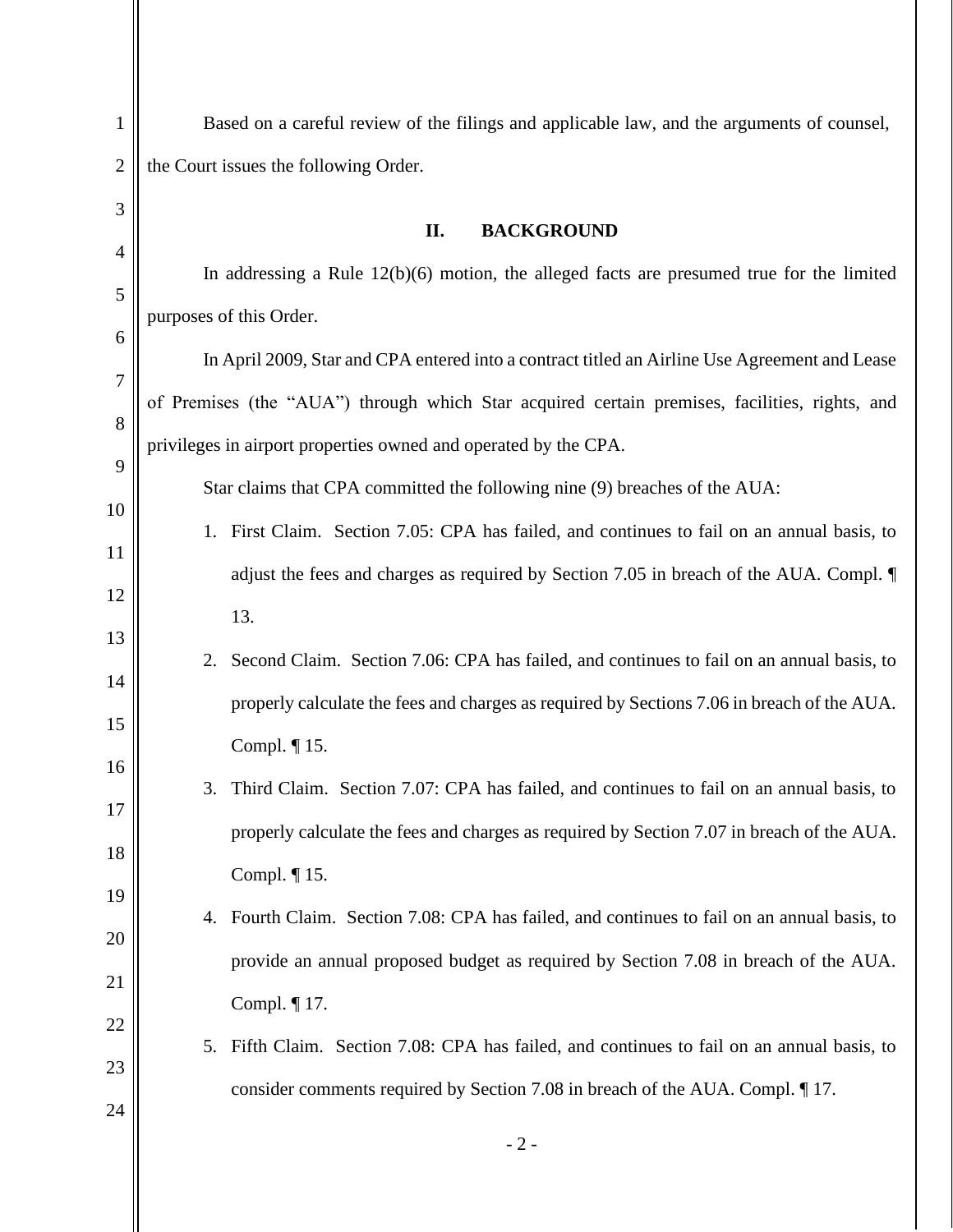| $\mathbf{1}$   |                                                                                                         | 6. Sixth Claim. Section 7.08: CPA has failed, and continues to fail on an annual basis, to   |  |  |
|----------------|---------------------------------------------------------------------------------------------------------|----------------------------------------------------------------------------------------------|--|--|
| $\overline{2}$ |                                                                                                         | give notice of annual fee and charge rates as required by Section 7.08 in breach of the      |  |  |
| 3              | AUA. Compl. ¶ 17.                                                                                       |                                                                                              |  |  |
| $\overline{4}$ | 7.                                                                                                      | Seventh Claim. Section 7.08: Section 7.08 also provides that in the event CPA does not       |  |  |
| 5              |                                                                                                         | timely give annual notice of the rates for fees and charges, adjustments for overpayment     |  |  |
| 6              |                                                                                                         | and underpayment shall be made after the calculations are properly made and notice           |  |  |
| 7              |                                                                                                         | properly given. CPA has failed on annual basis to properly comply with this requirement      |  |  |
| 8              | of Section 7.08, as well. Compl. $\P$ 18.                                                               |                                                                                              |  |  |
| 9              | 8.                                                                                                      | Eighth Claim. Article 10: CPA has failed to repair Star's Preferential Use Premises on       |  |  |
| 10             |                                                                                                         | Saipan that were damaged during Typhoon Yutu in breach of the AUA. As a result of            |  |  |
| 11             |                                                                                                         | CPA's failures and breach, Star has been forced to conduct operations on Saipan out of       |  |  |
| 12             |                                                                                                         | shipping containers and with no running water or restroom facilities. Compl. [24.]           |  |  |
| 13             |                                                                                                         | 9. Ninth Claim. Article 10: CPA has failed to reduce the fees and charges as a result of the |  |  |
| 14             | damaged facilities in breach of the AUA. Compl. [26.]                                                   |                                                                                              |  |  |
| 15             | Star claims that it has endured substantial damages as a result of CPA's multiple breaches of           |                                                                                              |  |  |
| 16             |                                                                                                         | the AUA, including excessive costs, loss of profits, and hindered operations.                |  |  |
| 17             | Ш.                                                                                                      | <b>LEGAL STANDARD</b>                                                                        |  |  |
| 18             |                                                                                                         |                                                                                              |  |  |
| 19             | A. Rule 12(b)(6)                                                                                        |                                                                                              |  |  |
| 20             |                                                                                                         | Pursuant to Rule 12(b)(6) of the Northern Mariana Islands Rules of Civil Procedure, a        |  |  |
| 21             | claimant may file a motion to dismiss a cause of action for "failure to state a claim upon which relief |                                                                                              |  |  |
| 22             | can be granted." NMI R. CIV. P. 12(b)(6).                                                               |                                                                                              |  |  |
| 23             |                                                                                                         | "In a Rule $12(b)(6)$ motion to dismiss, the court reviews the complaint for sufficient      |  |  |
| 24             | allegations necessary to support a party's legal claims upon which relief can be granted." Claassens    |                                                                                              |  |  |
|                |                                                                                                         | $-3-$                                                                                        |  |  |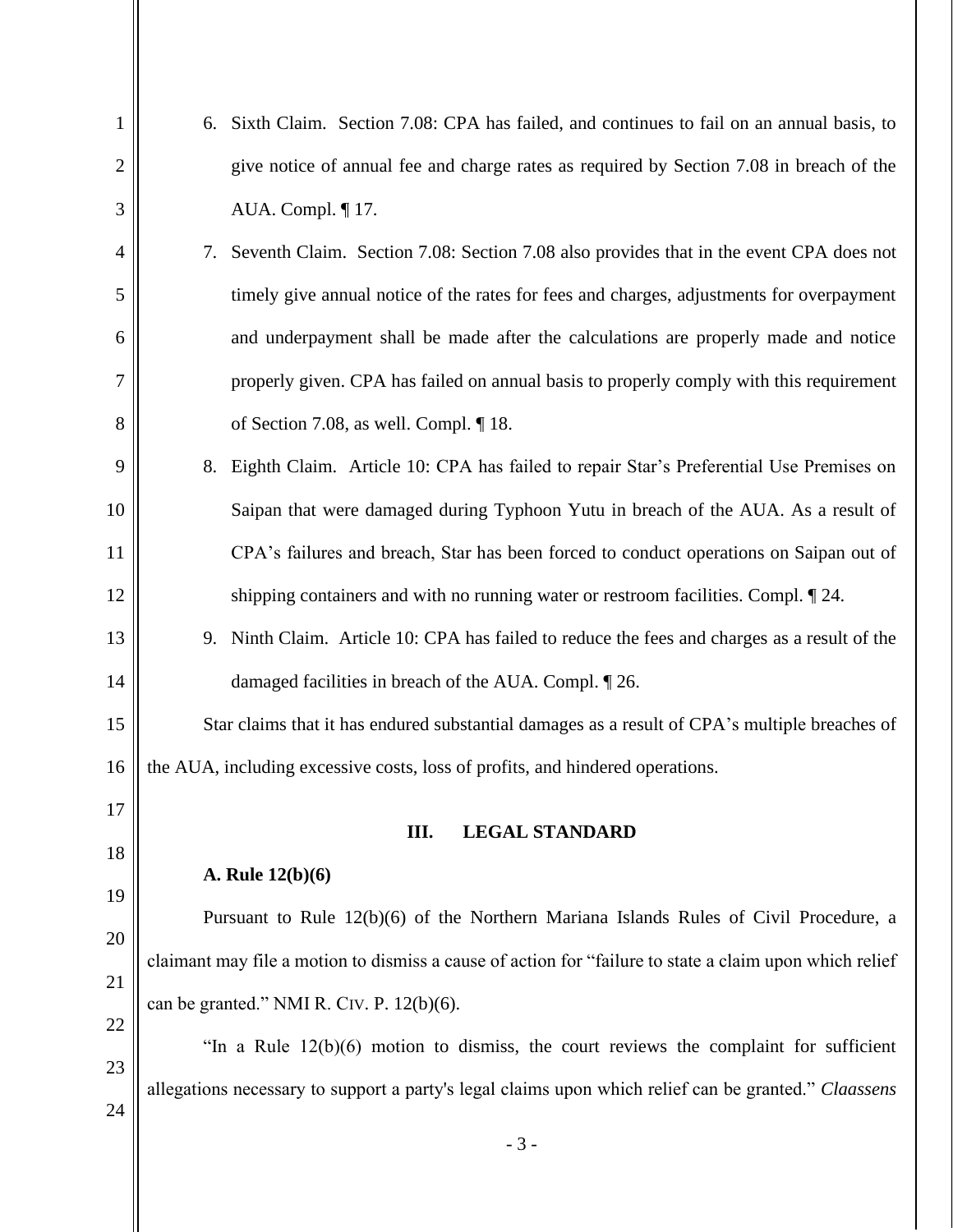1 2 3 4 5 6 7 8 *v. Rota Health Ctr.*, 2021 MP 9 ¶ 13. To survive a Rule 12(b)(6) motion to dismiss, "a complaint must either contain direct allegations on every material point necessary to sustain a recovery on any legal theory, even though it may not be the theory suggested by the pleader, or contain allegations from which evidence on these material points will be introduced at trial." *Id*. at ¶ 17 (internal citations and punctuation omitted); *see also* NMI R. CIV. P. 8 (a pleading "shall contain . . . a short and plain statement of the claim showing that the pleader is entitled to relief"). A claimant need only "plead enough direct and indirect allegations to provide adverse parties fair notice of the nature of the action." *Claassens*, 2021 MP 9 ¶ 17 (internal citation omitted).

9 10 11 "[A]ll elements must be supported with some alleged facts." *Id*. "Nevertheless, the court must construe the complaint in the light most favorable to the plaintiff and take its allegations to be true for purposes of a motion to dismiss." *Id.* at ¶ 16.

12 13 14 15 16 17 The purpose of a Rule 12(b)(6) is to weed out groundless claims that could *never* win even when assuming the factual allegations in the complaint are true. *See id*. As such, when reviewing a Rule 12(b)(6) motion to dismiss, the Court's inquiry is limited to whether the claimant is entitled to continue to pursue their claim. *See id.* Claimants are not required to "make a case against a defendant or forecast evidence sufficient to prove an element of the claim" in their complaint to survive a Rule 12(b)(6) motion. *Id.* (internal citations omitted).

18

 **B. Conversion**

19 20 21 22 23 As a general rule, if a party presents matters outside the pleadings in Rule 12(b)(6) motion to dismiss and such matters are not excluded by the Court, then the Rule 12(b)(6) motion must be converted to a motion for summary judgment under Rule 56 of the Northern Mariana Islands Rules of Civil Procedure. NMI R. CIV. P. 12(d). However, conversion may be avoided when documents outside the pleadings are submitted and accepted by the Court if the documents are relied on or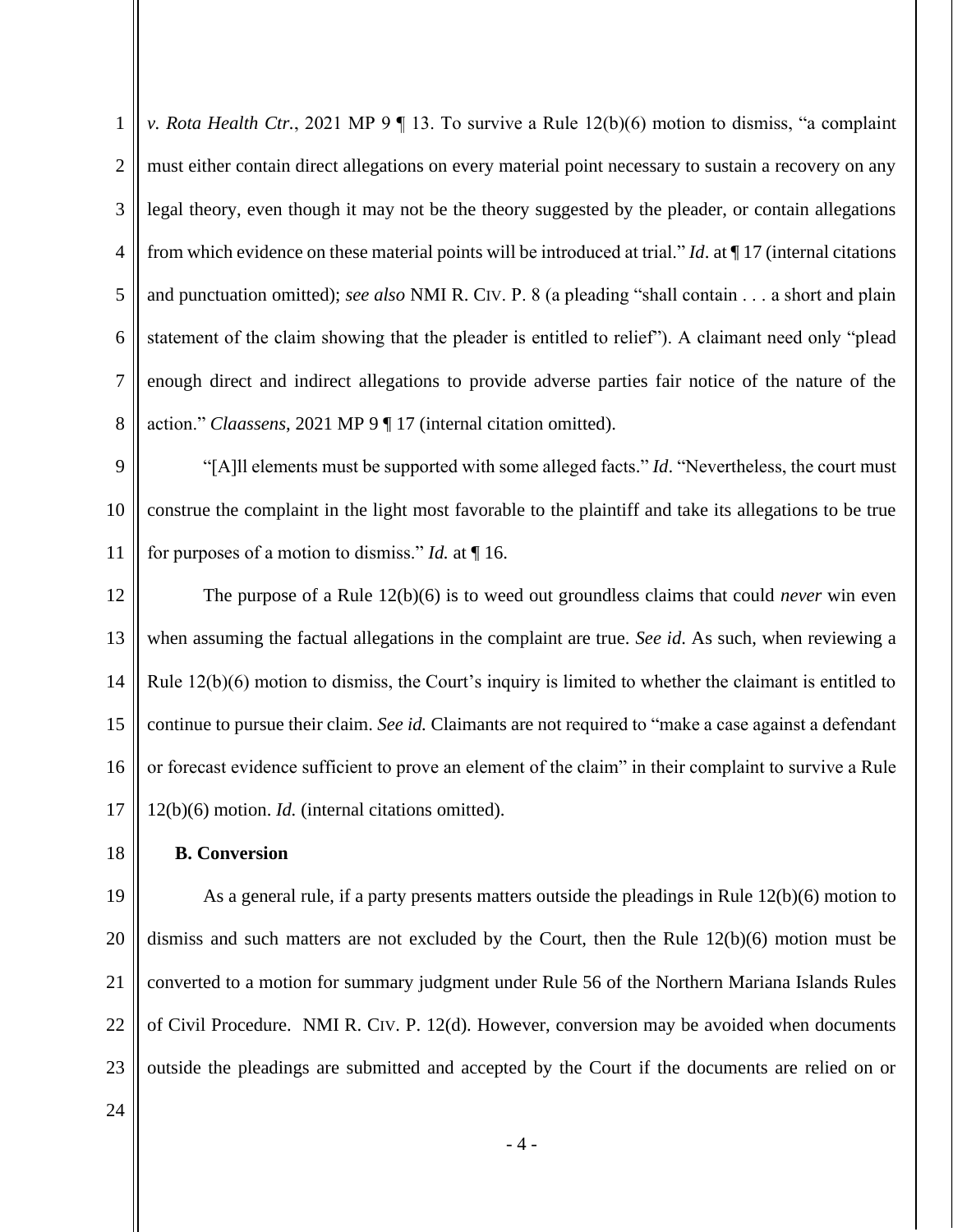1 2 referenced in the complaint and their authenticity is undisputed. *See Claassens v. Rota Health Ctr.*, 2021 MP 9 ¶ 13.

3

### **IV. DISCUSSION**

4 5 6 7 8 9 10 CPA advances three (3) arguments in support of its Rule 12(b)(6) Motion to Dismiss. These arguments are: (1) Star's first through seventh claims should be dismissed because Star has not pled facts sufficient to show that these claims were brought within the applicable statute of limitations; (2) Star's first, fourth, fifth, sixth, and eighth claims should be dismissed because Star failed to directly or indirectly provide allegations in the Complaint that Star's damages were a result of CPA's breaches of the AUA; and (3) Star's first, fourth, fifth, sixth, and eighth claims should be dismissed because Star's claims of excess costs and lost profits are speculative and unsupported by facts.

11 12 For the purpose of CPA's Rule 12(b)(6) Motion to Dismiss, CPA does not challenged Star's second, third, and ninth claims.<sup>1</sup> Therefore, these three claims will proceed with litigation.

13

#### **A. Statute of Limitations**

14 15 16 CPA argues that Star did not assert sufficient facts to establish that Star's first through seventh claims were made within the statute of limitations because Star did not indicate the date on which those claims first occurred.

17 18 Both parties acknowledge that the applicable statute of limitations is six (6) years. 6 CMC § 2505.

19 20 21 22 According to the Complaint, and assuming such allegations are true, Star and CPA entered into the AUA in April 2009. Therefore, it is theoretically possible that CPA violated the AUA outside the six (6) year statute of limitations period. However, the Complaint notes that CPA "has failed, and continues to fail on an annual basis" to perform under multiple sections of the contract. Compl. ¶¶

<sup>24</sup> 1 In CPA's Motion to Dismiss, CPA argued that Star's second and third claims were barred by *res judicata* to the extent that Star alleges that CPA is incorrectly calculating rates and charges. However, CPA withdrew its *res judicata* arguments in its Reply. Therefore, the Court need not analyze these arguments.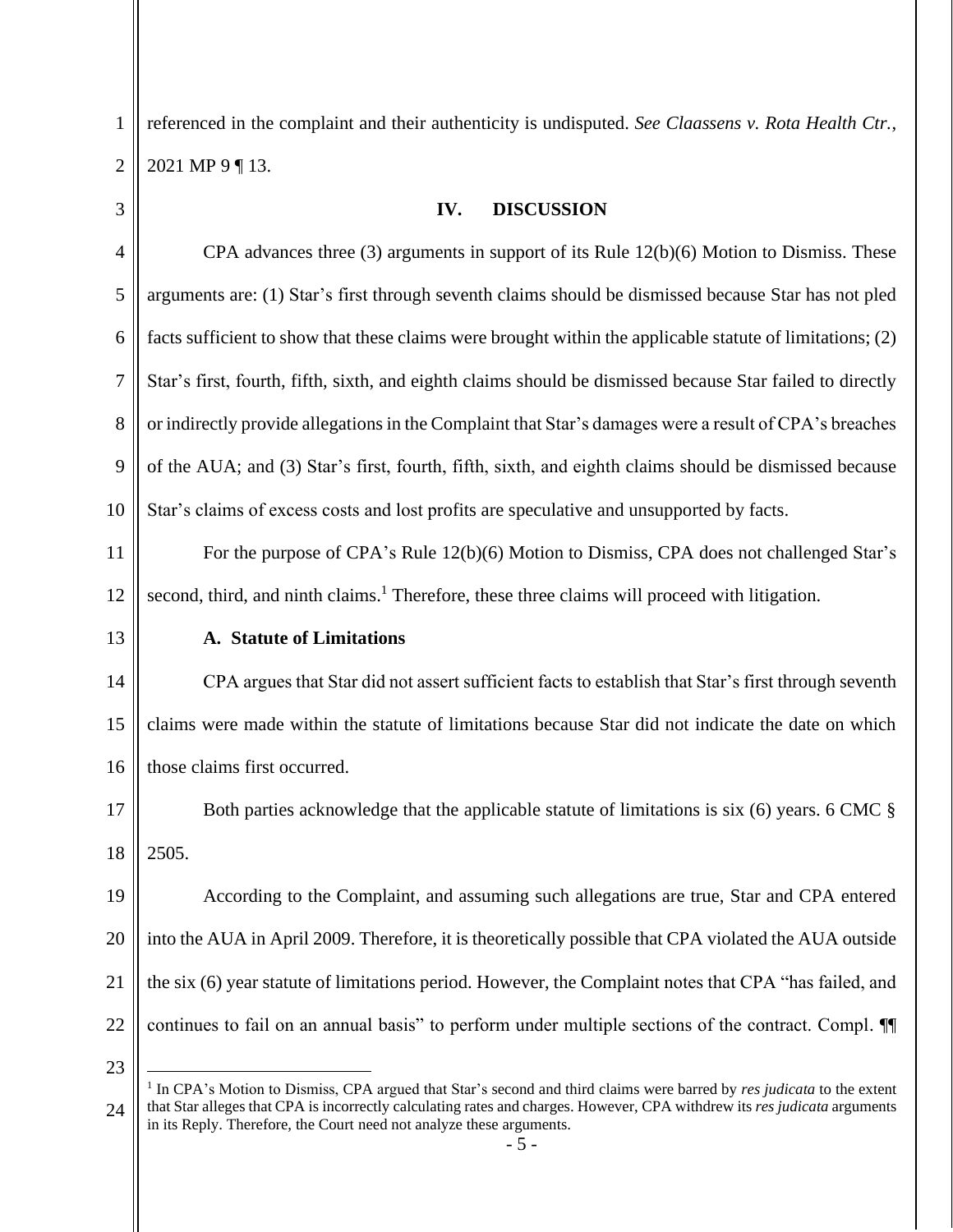2 3 4 5 6 7 8 9 10 11 12 13 14 15 16 17 18 19 20 21 22 23 occurred within the applicable statute of limitations period. Therefore, Star may proceed with the first through seventh claims to the extent Star seeks to recover damages from the breaches that occurred within the six (6) years prior to the date of Star filing its Complaint. To the extent Star wishes to proceed with claims that accrued outside of this six (6) year period, such claims are dismissed. **B. Direct Allegations** In its motion to dismiss, CPA argued that claims 1, 4-6, 8 should be dismissed.<sup>2</sup> 1. **First Claim**. Section 7.05: CPA has failed, and continues to fail on an annual basis, to adjust the fees and charges as required by Section 7.05 in breach of the AUA; **Fourth Claim.** Section 7.08: CPA has failed, and continues to fail on an annual basis, to provide an annual proposed budget as required by Section 7.08 in breach of the AUA; **Fifth Claim.** Section 7.08: CPA has failed, and continues to fail on an annual basis, to consider comments required by Section 7.08 in breach of the AUA; **and Sixth Claim.** Section 7.08: CPA has failed, and continues to fail on an annual basis, to give notice of annual fee and charge rates as required by Section 7.08 in breach of the AUA. With respect to the first, fourth, fifth and sixth claims, CPA argues that they should be dismissed because Star allegedly failed to articulate a clear theory of causation between CPA's actions and Star's loss of profits in the Complaint. CPA alleges that the breaches of the AUA only impacts the approximate rate which allegedly has no bearing on the actual rate charged. However, Star was not required to "make a case against a [CPA] or forecast evidence sufficient to prove an element of the claim" in the Complaint to survive CPA's motion to dismiss. *Claassens*, 2021 MP ¶ 16. Instead, Star merely needed to "plead enough direct and indirect allegations to provide adverse parties fair notice of the nature of the action." *Id.* at ¶ 17. Here, Star pled that it entered into a contract with CPA – the AUA, that CPA breached specific sections of the contract, and that Star has suffered substantial damages as a result of these breaches. This is sufficient to provide CPA with "fair notice

13, 15, 17, and 18. This assertion of ongoing breaches is sufficient to claim that violations have

<sup>24</sup> <sup>2</sup> The Court notes that the submission of the AUA does not convert CPA's Motion to Dismiss into a motion for summary judgment. This is because Star relies on and refers to the AUA in the Complaint and neither party appears to dispute the authenticity of the submitted document. *See Claassens v. Rota Health Ctr.*, 2021 MP 9 ¶ 13.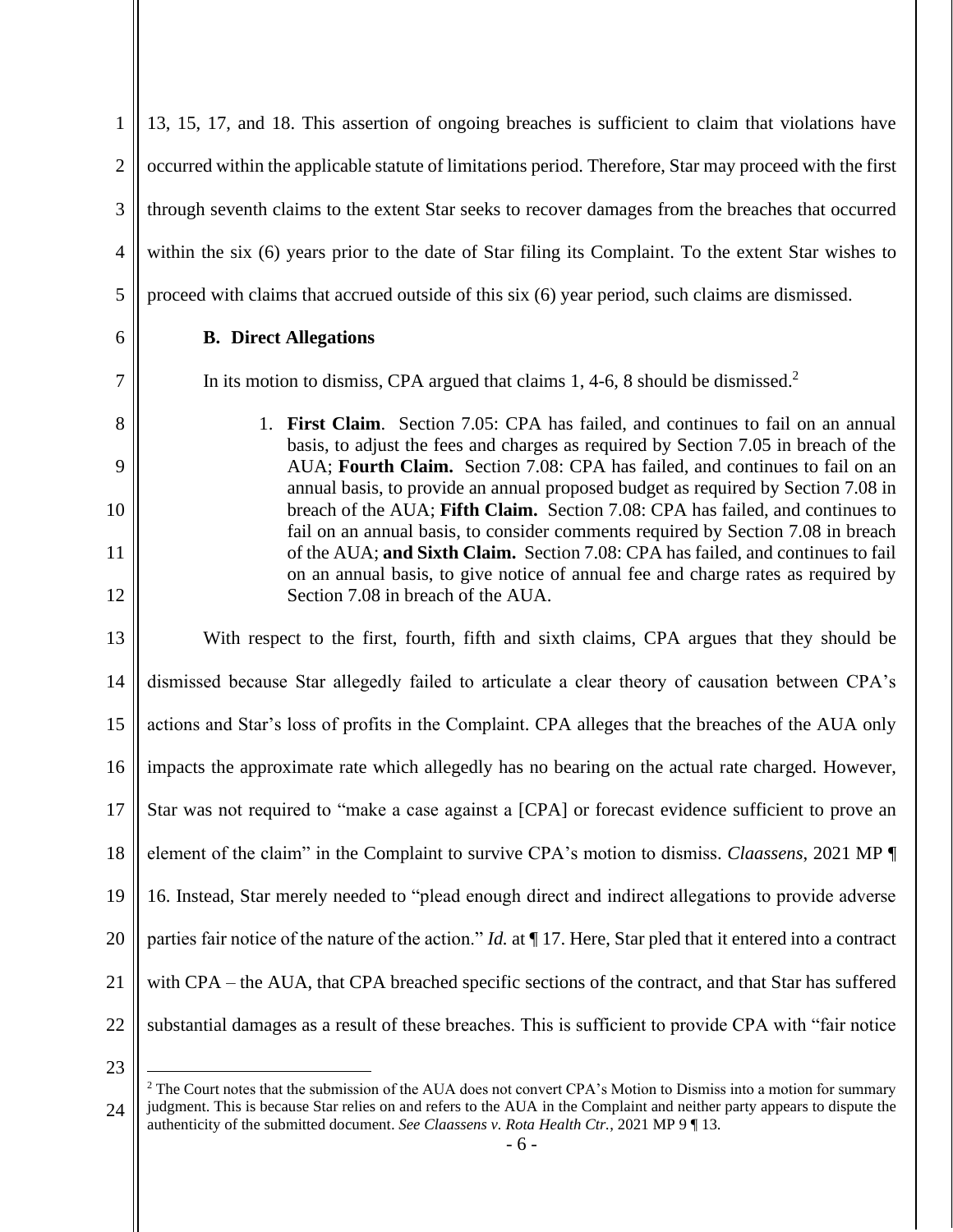1 2 3 4 of the nature of the action." *Id*. The issue of to what extent Star was damaged is a matter for a later stage in the litigation. The purpose of a Rule 12(b)(6) motion to dismiss is to weed out groundless claims that could *never* win even when assuming the factual allegations in the complaint are true. *See Claassens*, 2021 MP ¶ 16.

5 6

7

2. **Eighth Claim.** Article 10: CPA has failed to repair Star's Preferential Use Premises on Saipan that were damaged during Typhoon Yutu in breach of the AUA. As a result of CPA's failures and breach, Star has been forced to conduct operations on Saipan out of shipping containers and with no running water or restroom facilities.

8 9 10 11 12 13 14 15 16 17 18 19 20 21 22 23 In regards to the eighth claim, CPA argues that this claim should be dismissed because Preferential Use Premises do not guarantee public restroom facilities or running water and it is unclear how the lack of a public restroom facility and running water in an area that is not guaranteed to have a public restroom facility or running water caused Star's lost profits. CPA's arguments against it misconstrue what is on the face of the Complaint. Star's eighth claim states that "[CPA] has failed to repair the [Preferential Use Premises] in breach of the AUA [and,] as a result of [CPA's] failures and breach, Star has been forced to conduct operations on Saipan out of shipping containers and with no running water or restroom facilities." Compl. ¶ 24. Furthermore, Star also went on to say that CPA's breach resulted in substantial damages. Compl. ¶ 27. Whether Preferential Use Premises includes the right to running water and restroom facilities is not material at this stage of the proceedings. For the purposes of a Rule 12(b)(6) analysis, the focus is whether Star claimed that Preferential Use Premises were damaged, not timely repaired in breach of the AUA, and that this breach resulted in a loss of profits. The issue of to what extent Star was damaged is a matter for a later stage in the litigation. The purpose of a Rule 12(b)(6) motion to dismiss is to weed out groundless claims that could *never* win even when assuming the factual allegations in the complaint are true. *See Claassens*, 2021 MP ¶ 16.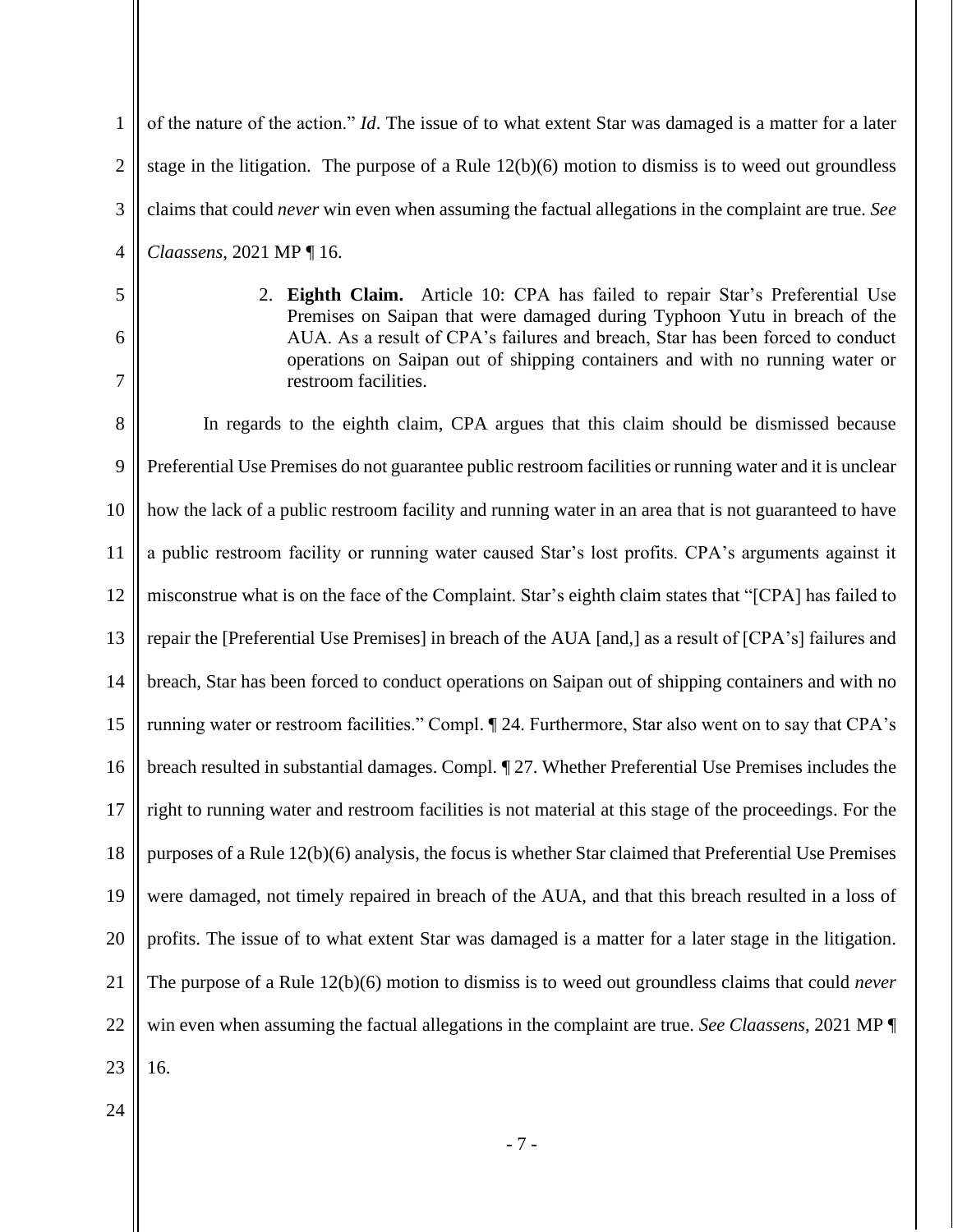1

## **C. Damages**

2 3 4 5 6 7 8 9 In addition to the above, CPA argues that Star has failed to directly or indirectly provide allegations on every material point of its breach of contract claim – namely, the material point that Star has been damaged. CPA alleges that a material point of a breach of contract claim is that the harm caused by the breach must not be speculative, meaning the damages must be measurable with a reasonable degree of certainty. Specially, CPA argues that even if Star can show that its costs increased, a determination of whether those increased costs were a result of CPA's breaches or whether those costs were a result of any other numerous factors, such as a downturn in the economy due to Typhoon Yutu or COVID-19, will be entirely speculative.

10 11 12 13 14 15 16 17 In support of its arguments, CPA relies on *Atalig v. Mobil Oil Mariana Islands, Inc.*, 2013 MP 11; *Century Ins. Co. v. Guerrero Bros.*, 2010 MP 13; *Tano Group, Inc. v. Dep't of Pub. Works*, 2009 MP 18; and *Falcon v. McCue*, 2005 MP 7. However, the later three cases are not relevant here. *Century Ins. Co.* and *Tano Group, Inc.* both concern what is required for a final damages award, which is a much higher standard than what is required to survive a Rule 12(b)(6) motion. *Falcon*  meanwhile concerns the requirements of standing, which is also a different inquiry than the one presently before the Court. Thus, the Court will now turn its attention to CPA's arguments concerning *Atalig*.

18 19 20 21 22 23 24 Here, CPA relies heavily on the Supreme Court of the Commonwealth of the Northern Mariana Islands' ("Supreme Court") finding in *Atalig* that "a statement of facts that merely creates a suspicion that the pleader might have a right of action is insufficient." *Atalig v. Mobil Oil Mariana Islands, Inc.*, 2013 MP 11 ¶ 23 (citation omitted). However, in *Claassens v. Rota Health Ctr.*, 2021 MP 9, the Supreme Court articulated the current standard for courts to follow when adjudicating a Rule 12(b)(6) motion. The Supreme Court made it clear that claimants do not need to "forecast evidence sufficient to prove an element of the claim" in their complaint to survive a Rule 12(b)(6)